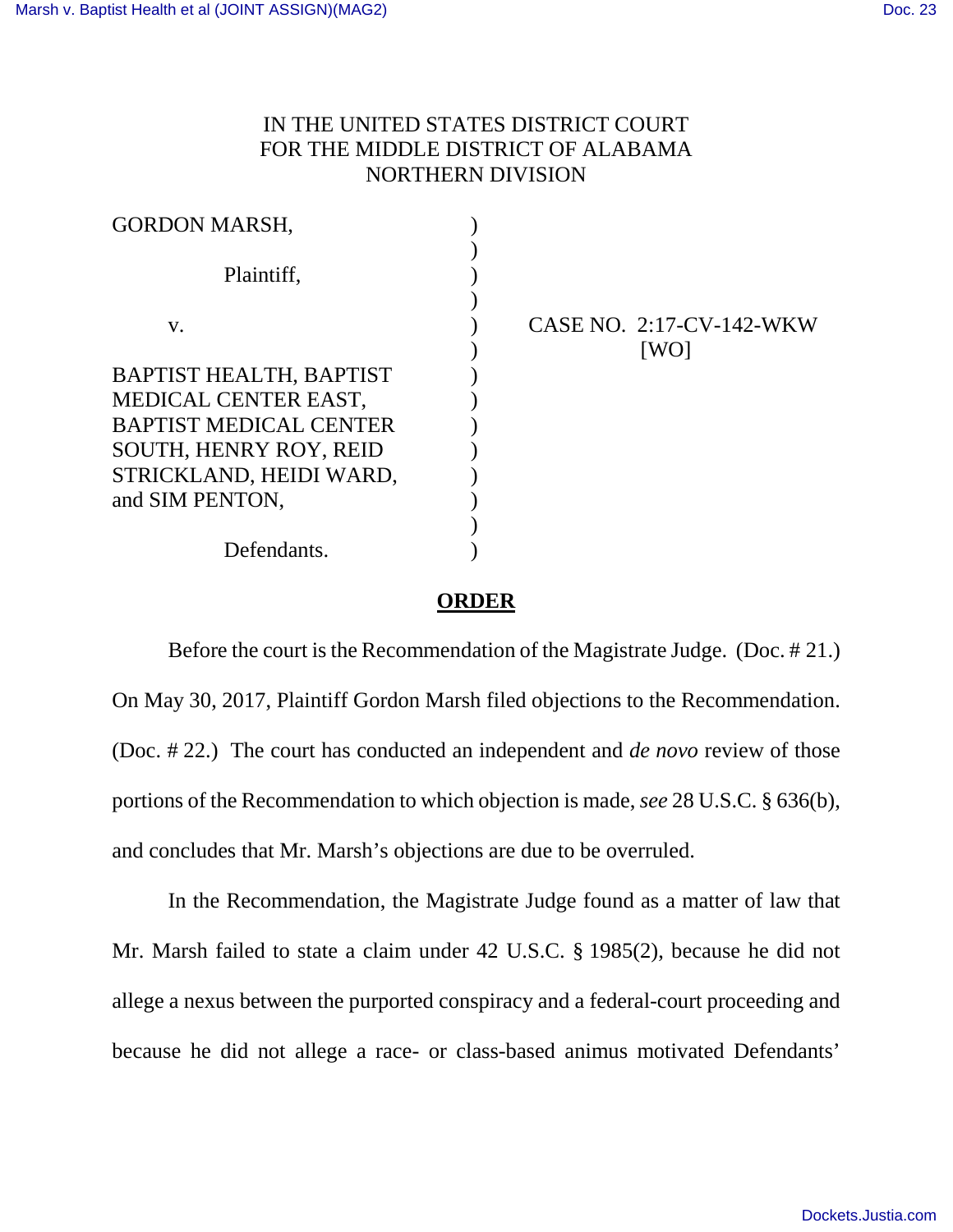actions. Further finding that Mr. Marsh factual allegations were too conclusory and vague to state a conspiracy claim, the Magistrate Judge recommended dismissal of Mr. Marsh's § 1985 claim. Because the § 1985 claim is the sole federal-law claim anchoring the court's supplemental jurisdiction over Mr. Marsh's state-law claims, the Magistrate Judge went on to recommend dismissal of the state-law claims under 28 U.S.C. § 1367. Mr. Marsh objects to the Magistrate Judge's legal and factual determinations.<sup>[1](#page-1-0)</sup> His objections will be addressed in turn.

Mr. Marsh takes issue with the Magistrate Judge's accurate description of the § 1985(2) case law. He argues that subsection (2) "does not necessarily require a claim of conspiracy in a federal proceeding." (Doc. # 22 at 4.) This much is true. As explained by the Eleventh Circuit, subsection (2) provides two separate causes of action: "The first four clauses of § 1985(2) refer to conspiracies that are designed to obstruct the course of justice in any court of the United States while the last two clauses of § 1985(2) refer to conspiracies designed to deny or interfere with equal protection rights." *Jimenez v. Wizel*, 644 F. App'x 868, 873 (11th Cir.), *cert. denied*, 137 S. Ct. 203 (2016) (quoting *Bradt v. Smith*, 634 F.2d 796, 801 (5th Cir. Unit A Jan. 1981) (alterations and internal quotation marks omitted). To bring a claim under the first four clauses, "the plaintiff must . . . 'show a nexus between the alleged

l

<span id="page-1-0"></span> $<sup>1</sup>$  Mr. Marsh also objects, in a conclusory two-sentence paragraph, to the recommendation</sup> of dismissal of his state-law claims. As the Magistrate Judge warned Mr. Marsh, such "frivolous, conclusive, or general objections will not be considered." (Doc. # 21 at 8.)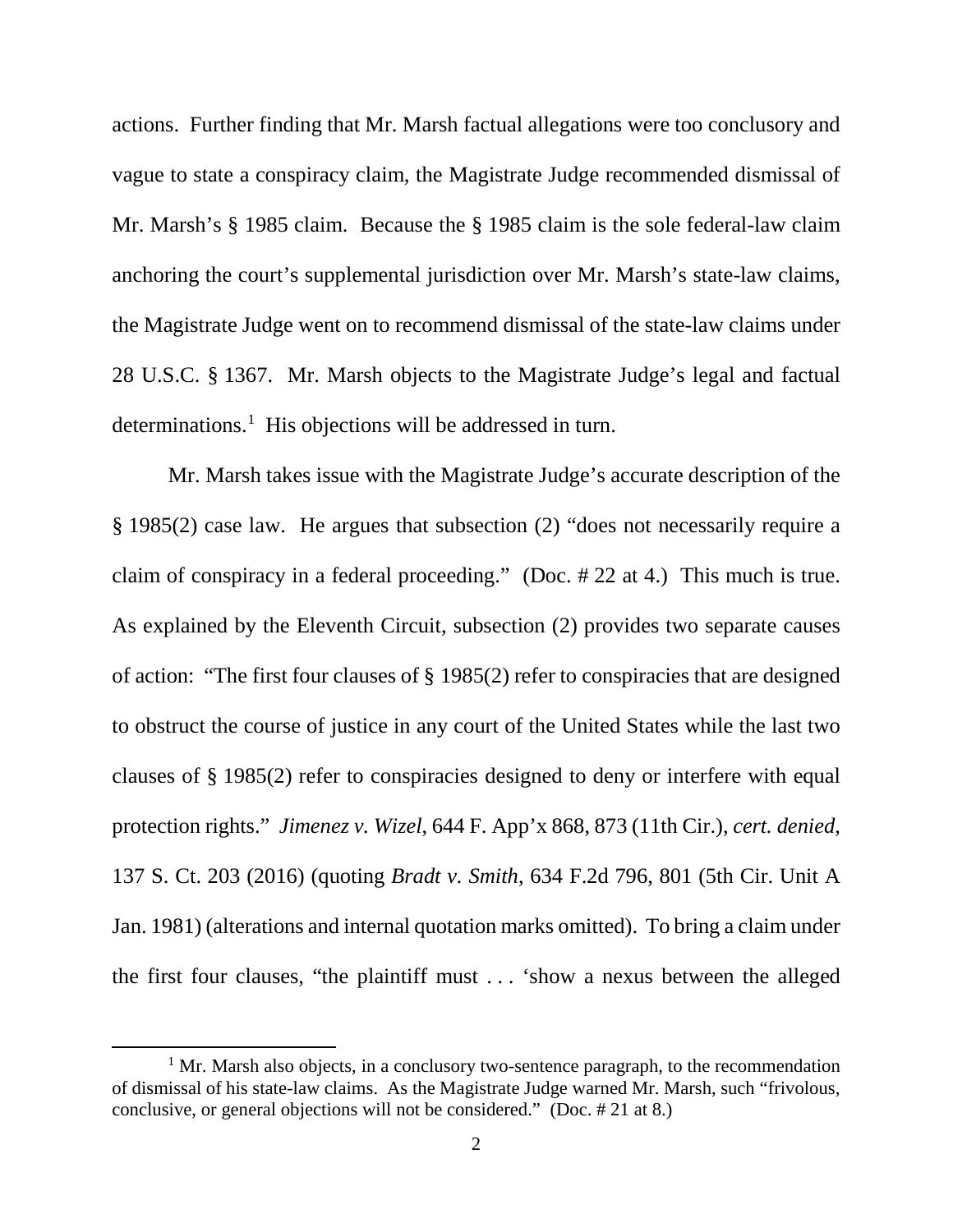conspiracy and a proceeding in federal court.'" *Id*. (quoting *Bradt*, 634 F.2d at 801). A claim under the last two clauses requires a plaintiff to "show a racial or otherwise class-based discriminatory animus." *Id.* (quoting *Bradt*, 634 F.2d at 801). Thus, Mr. Marsh need not allege a federal-court nexus if, and only if, his claim arises under the last two clauses of subsection (2).

However, Mr. Marsh has disclaimed any intent to proceed under the second part of § 1985(2). (Doc. # 22 at 4 ("Plaintiff does not intend to convey that discrimination occurred based on race or class.").) Similarly, he does not allege any facts in his complaint suggesting that his conspiracy claim is rooted in race- or classbased discrimination. (*See* Doc. # 1.) As a result, Mr. Marsh's § 1985 claim may only proceed if he has alleged a nexus between the conspiracy and a federal-court proceeding. *Jimenez*, 644 F. App'x at 873.

To that end, Mr. Marsh argues that he has established the requisite nexus because the alleged conspiracy deals with a proceeding before the U.S. Department of Health and Human Services and the Office of Civil Rights. But the law requires "a nexus between the alleged conspiracy and a proceeding *in federal court*," not a proceeding before a federal agency. *Id.* (quoting *Bradt*, 634 F.2d at 801) (emphasis added). Mr. Marsh has not cited any cases supporting his argument that a proceeding before a federal agency can satisfy the nexus requirement. Rather, the law clearly requires a connection to a proceeding in federal *court* to state a claim under the first